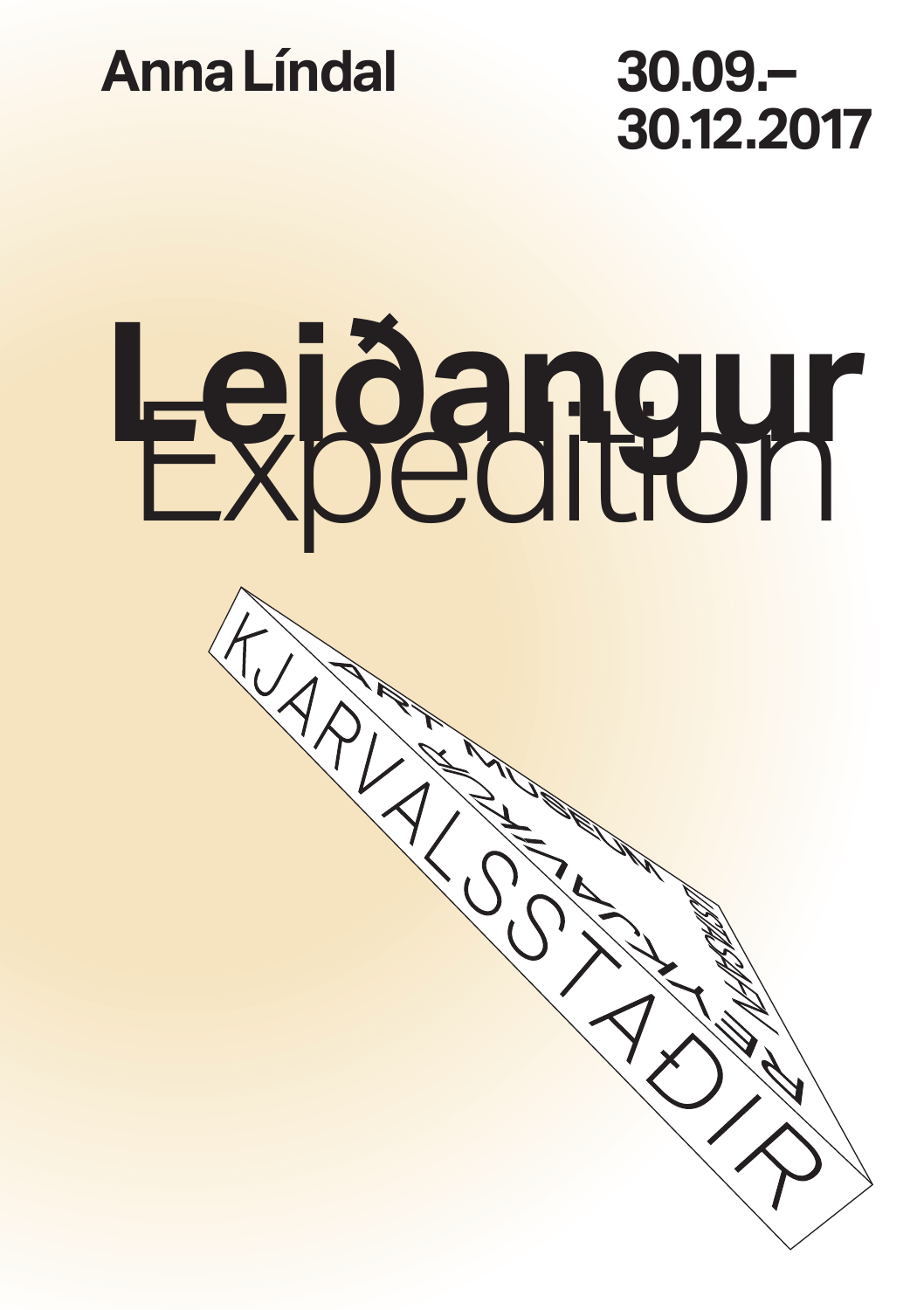# **Anna Líndal Leiðangur**

Á þessari sýningu er sjónum beint að höfundarverki Önnu Líndal, sem á að baki tæplega þrjátíu ára myndlistarferil. Í verkum hennar má greina tvö meginviðfangsefni: annars vegar togstreituna á milli einkalífs og utanaðkomandi væntinga samfélagsins, og hins vegar löngun mannsins til að skilja og greina náttúruna í gegnum mælingar. Rætur Önnu liggja í textíl en hún hefur fengist við þessi viðfangsefni með fjölbreyttum hætti og notað til þess þá ólíku miðla sem myndlistarmenn hafa tileinkað sér.

Togstreituna á milli einkalífs og samfélagslegrar stöðu má einkum greina í verkum frá fyrri hluta ferilsins þegar Anna sem ung móðir afmarkaði efnisval við það sem var til staðar inni á heimilinu. Hún breytti þannig aðstæðum sem almennt var litið á sem heftandi í kjörlendi sköpunar. Í verkum eins og *Tilbrigði* og *Eldhúslíf* verða eldhúsáhöld að skúlptúrum, nálar og tvinnakefli eru efniviðurinn í stóru veggverki sem ber titilinn *Viðgerðamaðurinn*. *Viðgerðamaðurinn* er marglitt og viðkvæmt verk, sem jafnframt er kraftmikill lofsöngur um vinnu kvenna sem freista þess að sauma saman heiminn sem stöðugt er við það að liðast í sundur.

Árið 1997 urðu kaflaskil í list Önnu en þá tók hún í fyrsta sinn þátt í rannsóknarleiðangri á vegum Jöklarannsóknarfélags Íslands upp á Vatnajökul. Hún tók að skrásetja vinnu vísindamanna sem voru að kortleggja hin síkviku svæði jökulsins. Upp frá þessu hafa verk hennar einkennst af því að rannsaka þrá mannsins til að skilja og skilgreina náttúruna með mælingum. Hún byggir verkin að miklu

leyti á eigin reynslu af því að dvelja í náttúrunni og taka þátt í rannsóknarleiðöngrum vísindamanna. Á sama tíma og hún aðstoðar við rannsóknir safnar hún efni og þróar hugmyndir þar sem renna saman vísindi og listræn sköpun. Á sýningunni er nýtt verk sem ber titil sýningarinnar, *Leiðangur*. Í því tengist saman áhugi Önnu frá upphafi ferilsins á kynbundnum vinnuaðferðum og síðari tíma áhugi á mælingum náttúrunnar, dvölinni í náttúrunni og tengslum vísinda og lista. Hér mætast ólíkir þræðir hugmynda og úrvinnslu í heild sem endurspeglar styrk Önnu sem listamanns og rýnis sem greinir knýjandi spurningar samtímans út frá eigin tilvist.

Anna Líndal (f. 1957) lauk námi við Myndlistaog handíðaskóla Íslands árið 1986 og hélt síðan utan til framhaldsnáms bæði í Þýskalandi og Bretlandi þar sem hún lauk meistaragráðu við Slade listaháskólann í London árið 1990. Veturinn 2011–12 stundaði hún nám í listrannsóknum við Sint Lucas listaháskólann í Antwerpen í Belgíu. Verk hennar hafa verið sýnd á öllum helstu sýningarstöðum hér á landi en einnig alþjóðlega, meðal annars bæði á tvíæringunum í Istanbúl og Kwangju í S-Kóreu. Verk eftir Önnu eru í eigu helstu safna hérlendis.

Vegleg sýningarskrá, með greinum og viðtali við listakonuna, kom út í tilefni sýningarinnar. Sýningarstjóri er Ólöf Kristín Sigurðardóttir, safnstjóri Listasafns Reykjavíkur.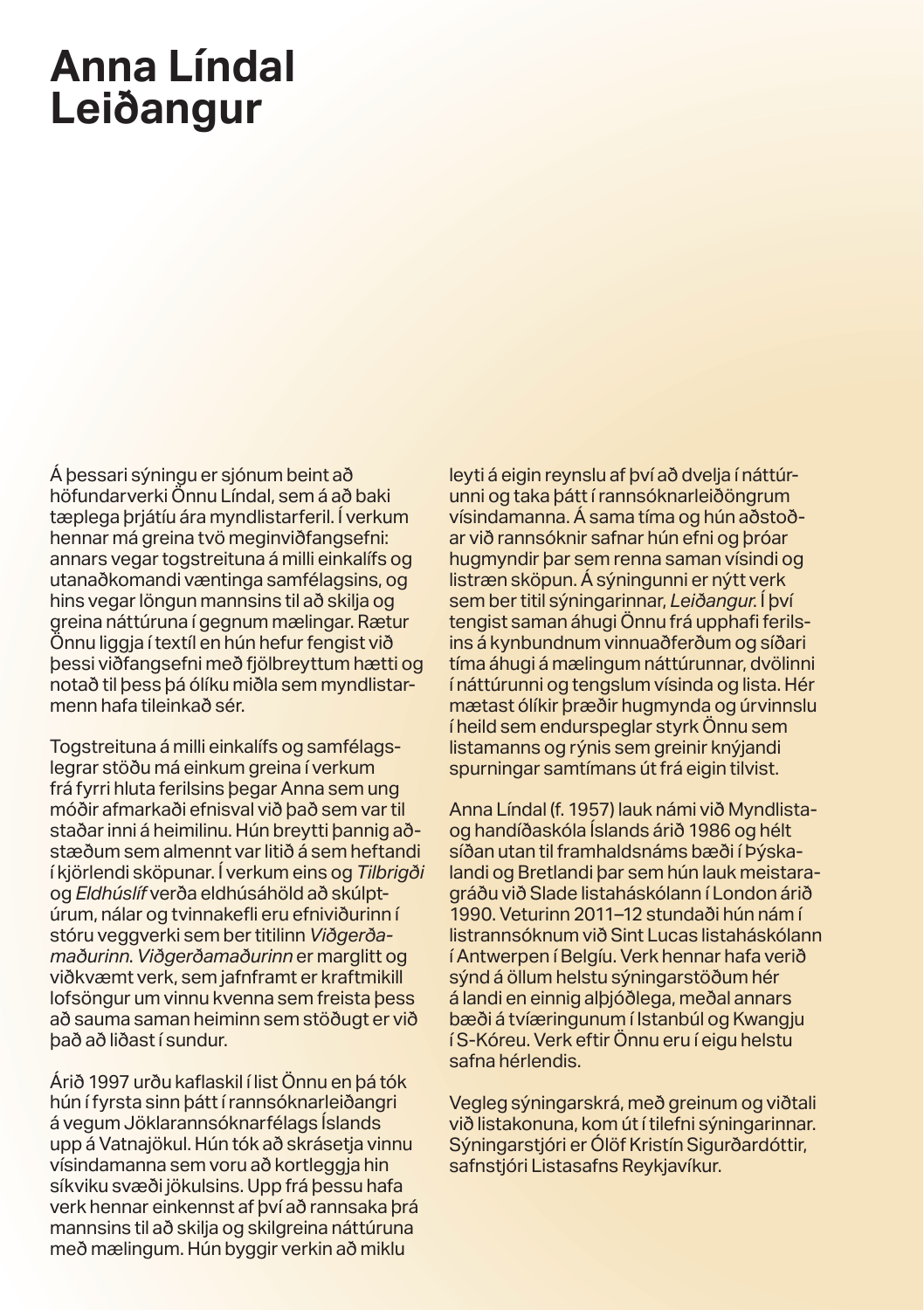# Anna Líndal Expedition

The exhibition focuses on the works of Anna Líndal who has a career as an artist of almost thirty years. Líndal´s work has two main themes; on one hand the conflict between private life and the expectations of society, and on the other the human desire to understand nature and analyse it through measuring it. Her roots are in textile work, but in her art she has used most of the variable mediums used by contemporary artists.

The conflict between private life and social standing is most visible in Líndal´s early works when she as a young mother limited her resources to materials she could find in the home, thereby changing a situation generally thought of as restricting, into a habitat of creation. In works like *Variations* and *Kitchen Life* household items become sculptures and spools of thread and needles are the material in the installation work *The Mender.* The installation is a multi-colored, delicate yet powerful paean to the work of women as they stitch together a world that is constantly about to fall apart.

In 1997 Líndal began accompanying scientists out onto the Vatnajökull Glacier. She began to document the work by scientists charting the mysterious, ever changing glacial landscape. In later years Líndal has dealt with man´s desire to understand nature in works which she largely bases on her own experience of dwelling outside in nature and participating in scientific expeditions. She assists scientists and simultaneously collects material and develops ideas where science and artistic creation merge. The exhibition

holds a new artwork, titled *Expedition.* It connects Líndal´s early interest in gender based work methods to her later interest in the measuring of nature, staying in nature, and the relationship between science and art. Different ideas and processing meet in a whole which reflects Líndal's strength as an artist and critic who analyses the pressing questions of our time based on her own existence.

Anna Líndal (b. 1957) graduated from The Icelandic College of Art and Crafts in 1986 and studied in Germany and Britain, where she finished her Master's degree at Slade School of Fine Art in London in 1990. In 2011–12 she undertook research-based studies at Sint Lucas School of Art in Antwerp, Belgium. Her work has been on show in all major exhibition venues in Iceland as well as internationally, including in the international biennials in Istanbul and Kwangju in S-Korea. Líndal´s work is a part of all major collections in Iceland.

This mid-career retrospective is accompanied by a catalogue containing articles on the prevalent themes in Líndal´s art and an interview with the artist. The exhibition is curated by Ólöf Kristín Sigurðardóttir, Director of the Reykjavik Art Museum